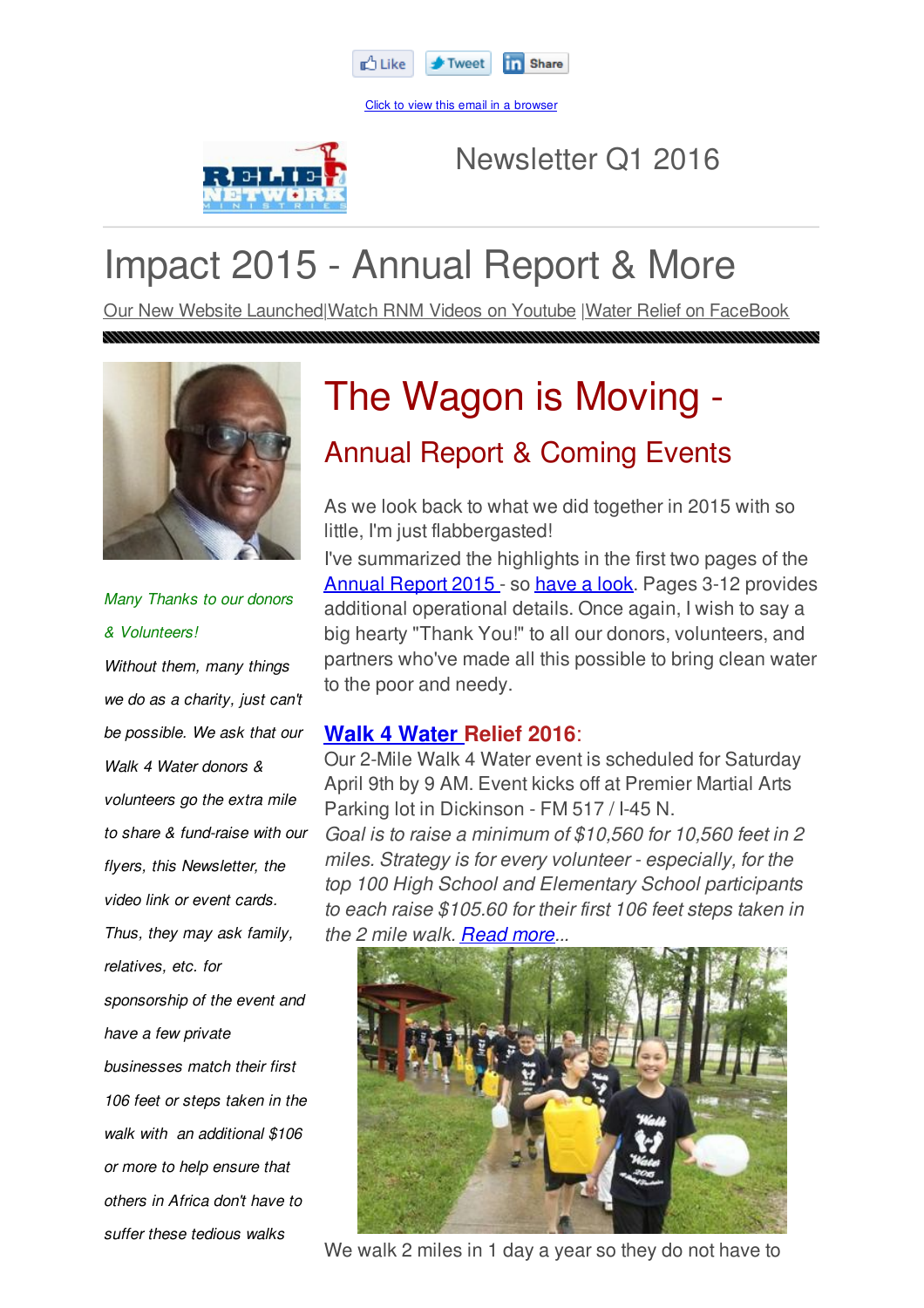*any longer in their lives when they have new wells in their schools, near homes, or churches.*

As we mobilize and deploy equipment with a new team in Republic du Niger, West Africa - we invite you to lock arms with us in this new venture for good and the Kingdom.

The rig was released from Customs in Niger Republic mid-Feb. 2016 to our partners - Vie Abundante; and exonerated from duty. Last week a rugged heavy duty truck was added to the fleet of equipment for towing rig and Utility trailer by a collaborating ministry - Wells for Wellness. We're all getting excited about going to Niger in April to begin putting in the wells to quench their thirst.

*Don't forget to sign up as a monthly Relief Ambassador people we can count on giving up only \$1/Day at the minimum to impact and transform lives of women and children where we work. Click here to activate your participation now: Be an RNM Partner.*

#### Happy Easter!

Dr. A. Sunny Okorie *(President / Founder)* RNM, Inc.

walk daily for unsafe water... and to demonstrate the love of Christ to them: "*Water for Life"* to reach out to the thirsty and save lives. Watch our "Call To Action" video on Youtube at: https://youtu.be/Asg6kWw3VLE

*Now's the time to move the wagon forward - marching on towards the goal... of making water crisis history in the Sub-Saharan Africa. Philippians 3:12-14.*





#### **Niger Mission Trip:**

Help us sponsor the air fare for some of our technical volunteers for the next trip to Niger coming up on April 10th through April 21, 2016.

Our team will aim to re-assemble the rig and air compressor / Utility trailer to pre-shipping conditions, fire it up and test all equipment in Niamey before heading out to the remote villages of Tamou, Yambigina, and Louluge or Nikkoi to drill new wells. Click here to - **[DONATE NOW]**

**Read More** 





Help the children of Niger Republic and Nigeria. "*For the needy shall not always be forgotten, and the hope of the poor shall not perish forever.*" Psalm 9:18 Click: Donate, or partner as a Relief Ambassador to end the Water Crisis. *For hours during the day in "Dry or Harmattan Season, women and children suffer the most to bring water home. Hurry! Help us make a difference in these.*

### *30,000 Books Shipped To Nigeria:*

*A 20-ft. Container load of school books was shipped on Feb. 20th to Nigeria. We express deep thanks and appreciation to the donor, Mr. Robert Thomas of Freight Forwarders Inc. and Intermarine, LLC for donating the Ocean Freight and the container. All praises to God!*